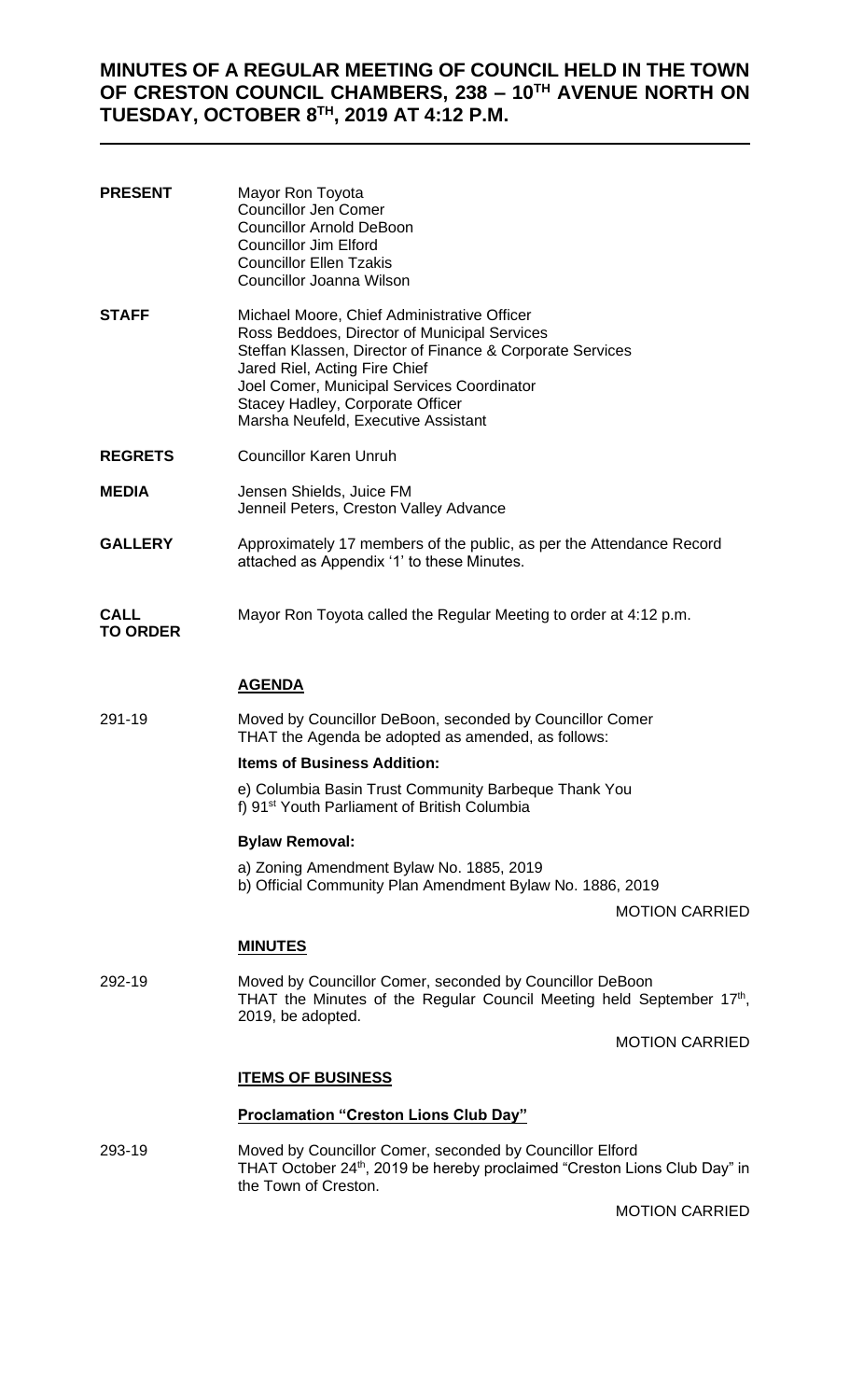#### **Ducks Unlimited – 35th Annual Fundraising Dinner – Request for Donation**

294-19 Moved by Councillor DeBoon, seconded by Councillor Elford THAT Council authorizes the donation of one (1) Town of Creston duffle bag, jacket, t-shirt and hat, to Ducks Unlimited Canada (Creston Chapter) for their 35<sup>th</sup> Anniversary Fundraising Dinner.

#### MOTION CARRIED

### **Development Variance Permit 04/19 – 1403 Canyon Street**

295-19 Moved by Councillor DeBoon, seconded by Councillor Comer THAT Council authorize issuance of Development Variance Permit 04/19 to Memories of Indian Cuisine, Ltd., Inc. No. BC1052525, to vary Sign Bylaw No. 1797, 2014, Section 7.3, Maximum #/Type of Permanent Signs Allowed to permit "Up to five (5) signs per business frontage, (4) front and (1) rear from the following options: One (1) awning or canopy sign; Three (3) fascia signs; One (1) free-standing sign, as setback requirements allow; One (1) suspended or projecting sign and One (1) window sign" and Section 8.1, Window Sign, Related provisions to permit a "sign area may not exceed 50% of the area of the window where the sign is located.", for the property legally described as Lot 9, District Lot 891, Kootenay District, Plan 1745, Except Parcel B (See 488421I) (PID: 009-276-106), and located at 1403 Canyon **Street** 

#### MOTION CARRIED

#### **Development Permit 01/19 – 806 Canyon Street**

296-19 Moved by Councillor Elford, seconded by Councillor Wilson THAT Council approves the issuance of Development Permit 01/19 to James Rota for the property legally described as Parcel A (See 160787I), of Lots 2, 3, and 4, Block 20, District Lot 525, Kootenay District, Plan 693, and located at 806 Canyon Street, conditional upon security being provided in the amount of twenty-five thousand dollars (\$25,000), and off-street parking requirements being met, to allow for the development of a restaurant/hostel.

# MOTION CARRIED

#### **Columbia Basin Trust Community Barbeque Thank You**

297-19 Moved by Councillor Wilson, seconded by Councillor Tzakis THAT the Columbia Basin Trust Community Barbeque update be received as information.

MOTION CARRIED

#### **91st Youth Parliament of British Columbia**

298-19 Moved by Councillor Elford, seconded by Councillor Comer THAT Council approves the payment of one (1), four hundred dollar (\$400) registration fee to be funded from the Mayor's Contingency budget, for one (1) Prince Charles Secondary School student to attend the 91<sup>st</sup> Youth Parliament Session to be held December  $27<sup>th</sup> - 31<sup>st</sup>$ , 2019 in Victoria, British Columbia, subject to the receipt of written request from the youth wishing to attend.

MOTION CARRIED

#### **BYLAWS**

#### **Parking Lot Bylaw No. 1895, 2019**

299-19 Moved by Councillor DeBoon, seconded by Councillor Elford THAT Parking Lot Bylaw No. 1895, 2019, be read adopted

MOTION CARRIED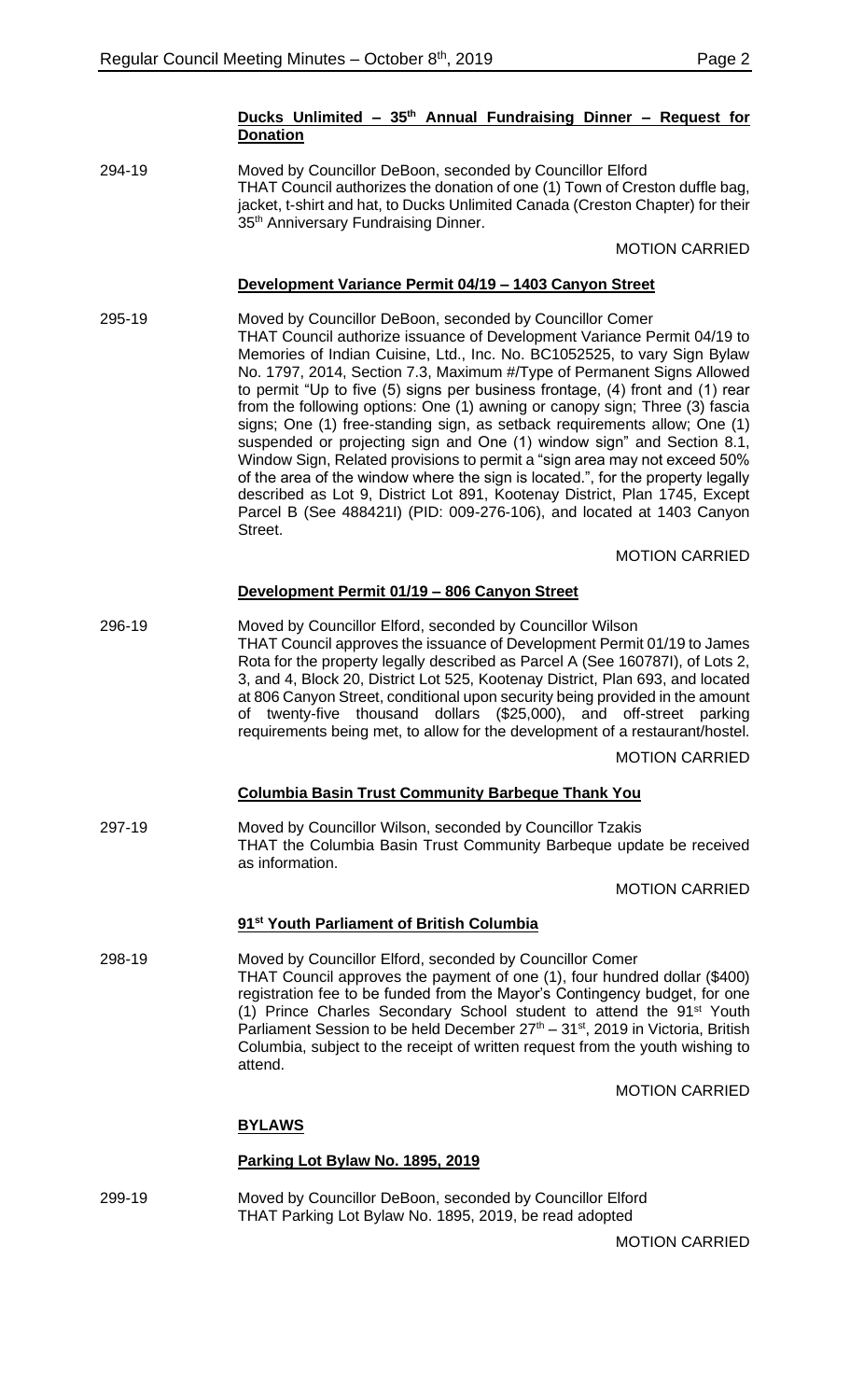300-19 Moved by Councillor Wilson, seconded by Councillor Tzakis THAT Fees & Charges Amendment Bylaw No. 1896, 2019, be adopted.

MOTION CARRIED

#### **Bylaw Notice Enforcement Amendment Bylaw No. 1897, 2019**

301-19 Moved by Councillor DeBoon, seconded by Councillor Comer THAT Bylaw Notice Enforcement Amendment Bylaw No. 1897, 2019, be adopted.

MOTION CARRIED

#### **Permissive Tax Exemption Bylaw (2020, 2021 and 2022) No. 1898, 2019**

302-19 Moved by Councillor Tzakis, seconded by Councillor Comer THAT Permissive Tax Exemption Bylaw No. 1898, 2019, be adopted.

MOTION CARRIED

#### **NEW BUSINESS**

It was noted that a Special Committee of the Whole meeting will be held Thursday, October 17<sup>th</sup> commencing at 4:00 p.m.

#### **REPORTS OF REPRESENTATIVES**

Mayor Toyota and Councillors Comer, DeBoon, Elford, Tzakis and Unruh (absent) reported on their attendance at the 2019 Union of British Columbia Municipalities Convention.

Councillors Comer, DeBoon and Wilson reported on their attendance at the Columbia Basin Trust Community Barbeque.

Councillor DeBoon also reported on his attendance at the Kootenay Lake Gran Fondo event, and the Creston Valley Trails Society, Pioneer Villa and Columbia Basin Trust Annual General meetings.

Councillor Elford also reported on his attendance at the Creston Community Forest, Creston Valley Kootenay Lake Economic Action Partnership and Creston Valley Services Committee meetings

Councillor Wilson also reported on her attendance at the Pioneer Villa and Creston Arts Council meetings.

Mayor Toyota also reported on his attendance at the Regional District of Central Kootenay's Executive Board meeting.

J. Riel provided an update for the Creston Fire Department advising of twenty-four (24) calls for service during the month of September, 2019.

S. Hadley provided an update regarding the Creston Valley Youth Network – Youth Centre Renovation project advising that renovations are coming to a close with an anticipated Halloween themed grand opening forthcoming near the end of October.

S. Klassen advised that the Citizen Budget Process will made available in the near future.

R. Beddoes provided an update regarding the Community Services Department advising that seven (7) building permits were issued during the month of September including one (1) single family dwelling.

303-19 Moved by Councillor Comer, seconded by Councillor DeBoon THAT the verbal reports of Council and staff and be accepted as presented.